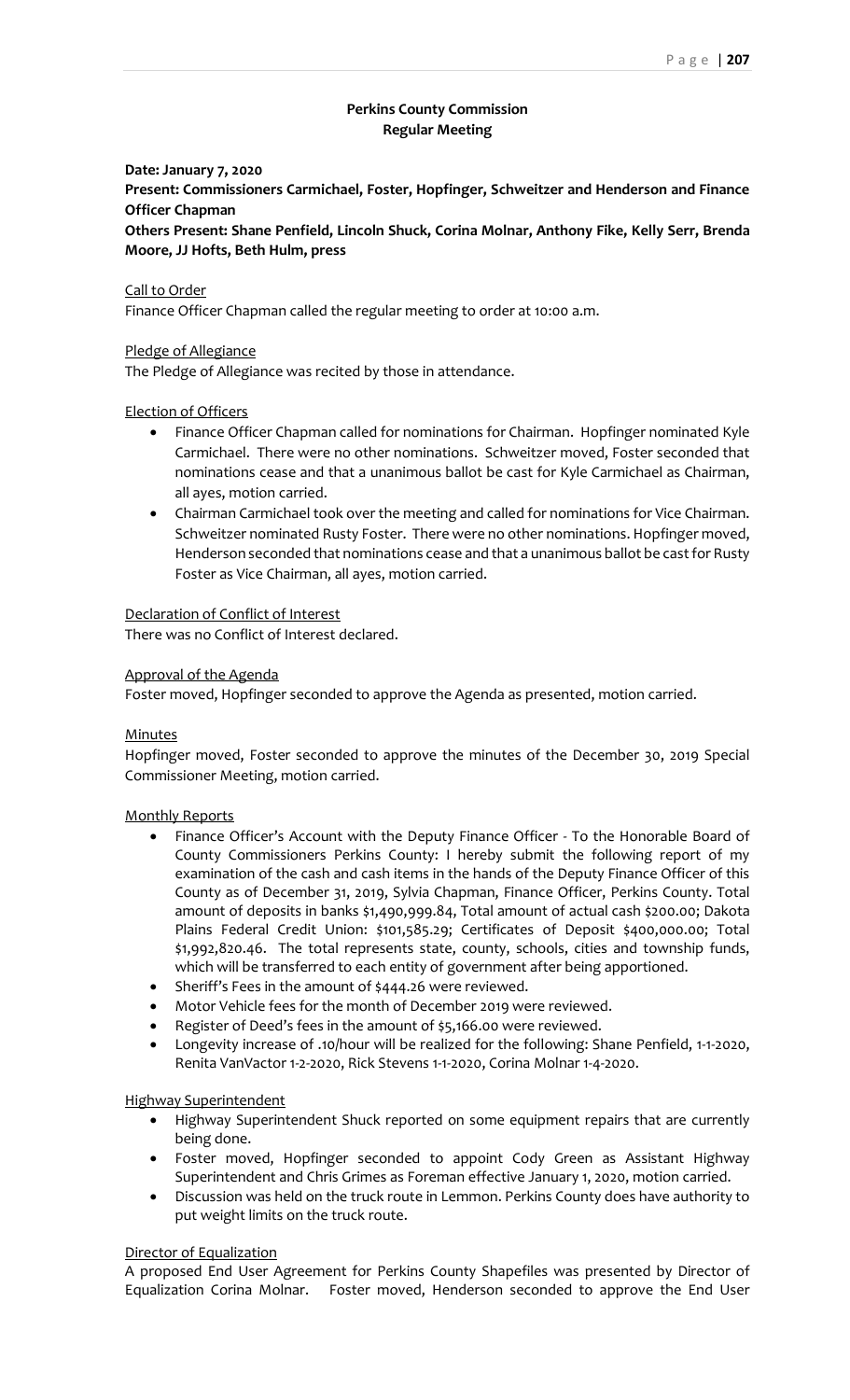Agreement for Perkins County Shapefiles, motion carried. Molnar spent time going over the new GIS site hosted by Vanguard.

# Anthony Fike – Dacotah Insurance

Anthony Fike with Dacotah Insurance was present to go over the 2020 Property, General Liability, Linebacker Law Enforcement, Government Crime, Inland Marine and Business Auto Insurance. The premium increased approximately 4% over the 2019 premium. A brief discussion was held on an umbrella policy for the County. Schweitzer moved, Hopfinger seconded to accept the renewal from Dacotah Insurance, motion carried. The Commission requested that Anthony Fike give the County a quote on a \$2,000,000 and \$5,000,000 umbrella policy.

# **Appointments**

- Foster moved, Hopfinger seconded to appoint the following Perkins County Fair Board Members: TW Schalesky, Tracy Buer, Bev Heier, Max Matthews, JD Ryen, Julia Brixey, Tarina Kopren, Faye Schalesky, Dan Anderson, Jens Hansen, Jordan Seim and Brian Hopfinger, Commissioner Representative, motion carried.
- Carmichael moved, Hopfinger seconded to appoint the following to the Perkins County Weed Board: Robert Hermann, Kevin VanSlooten, Chuck Anderson, Tim Smith, and Rusty Foster, Commissioner Representative, motion carried.
- Hopfinger moved, Schweitzer seconded to appoint the following people to the Local Emergency Planning Committee: Kelly Serr, Patty Benson, Tamara Buer, Harlan Hess, Alan McGinnis, Greg Karels, David Kopren, Keith Mutschler, Todd Campbell, Heidi Stevens, Mike Schweitzer, Commissioner Representative, motion carried.
- Foster moved, Hopfinger seconded to appoint the following to the Mental Health Board: Tim Parmley, Patty Benson and Dan Kvale, motion carried.
- Schweitzer moved, Foster seconded to appoint Bridget Keller as Veteran Service Officer, motion carried.
- Foster moved, Hopfinger seconded to appoint Bison Courier and Dakota Herald as the legal newspapers, motion carried.
- Schweitzer moved, Foster seconded to set the per diem rate at the State per diem rates, motion carried.
- Foster moved, Schweitzer seconded to cover Volunteer Fire Departments and EMT's, (lists are on file in the Finance Office), motion carried.
- The Coroner Rate and Indigent Burial Rate will be set at the February meeting.

# Publication of Salaries

- Schweitzer moved, Henderson seconded to increase Perkin's County employee wages by 2.5% for all officials, full-time and part time employees effective January 1, 2020, motion carried.
- State's Attorney Penfield requested the Commission consider a wage adjustment for Casey Deibert by the amount which was formerly budgeted for the Rural Attorney Program (\$4,400.00). Foster moved, Hopfinger seconded to adjust Casey Deibert's base wage, after the 2.5% increase, by \$4,400.00 effective January 1, 2020, motion carried.
- Henderson moved, Hopfinger seconded to change Casey Deibert to a salaried position with no vacation and sick leave to be accrued and to pay out vacation using 2019 wage schedule, motion carried.
- Foster moved, Schweitzer seconded to increase the base wage of Assistant Highway Superintendent and Highway Foreman by 25¢ per hour, after the 2.5% increase, motion carried.

## 2020 Annual Publication of Wages

| <b>Name</b>         | Position                            | <b>Wage/Salary</b> |
|---------------------|-------------------------------------|--------------------|
| <b>Rusty Foster</b> | Commissioner                        | \$7,388.60/year    |
| Wayne Henderson     | Commissioner                        | \$7,388.60/year    |
| Brian Hopfinger     | Commissioner                        | \$7,388.60/year    |
| Mike Schweitzer     | Commissioner                        | \$7,388.60/year    |
| Kyle Carmichael     | Commissioner                        | \$7,388.60/year    |
| Shane C. Penfield   | <b>State's Attorney</b>             | \$52,290.06/year   |
| Casey Deibert       | Administrative Asst/Dep States Atty | \$32,983.55/year   |
| Sylvia Chapman      | Finance Officer                     | \$57,774.22/year   |
| Paulette Fero       | Deputy Finance Officer              | \$17.87/hour       |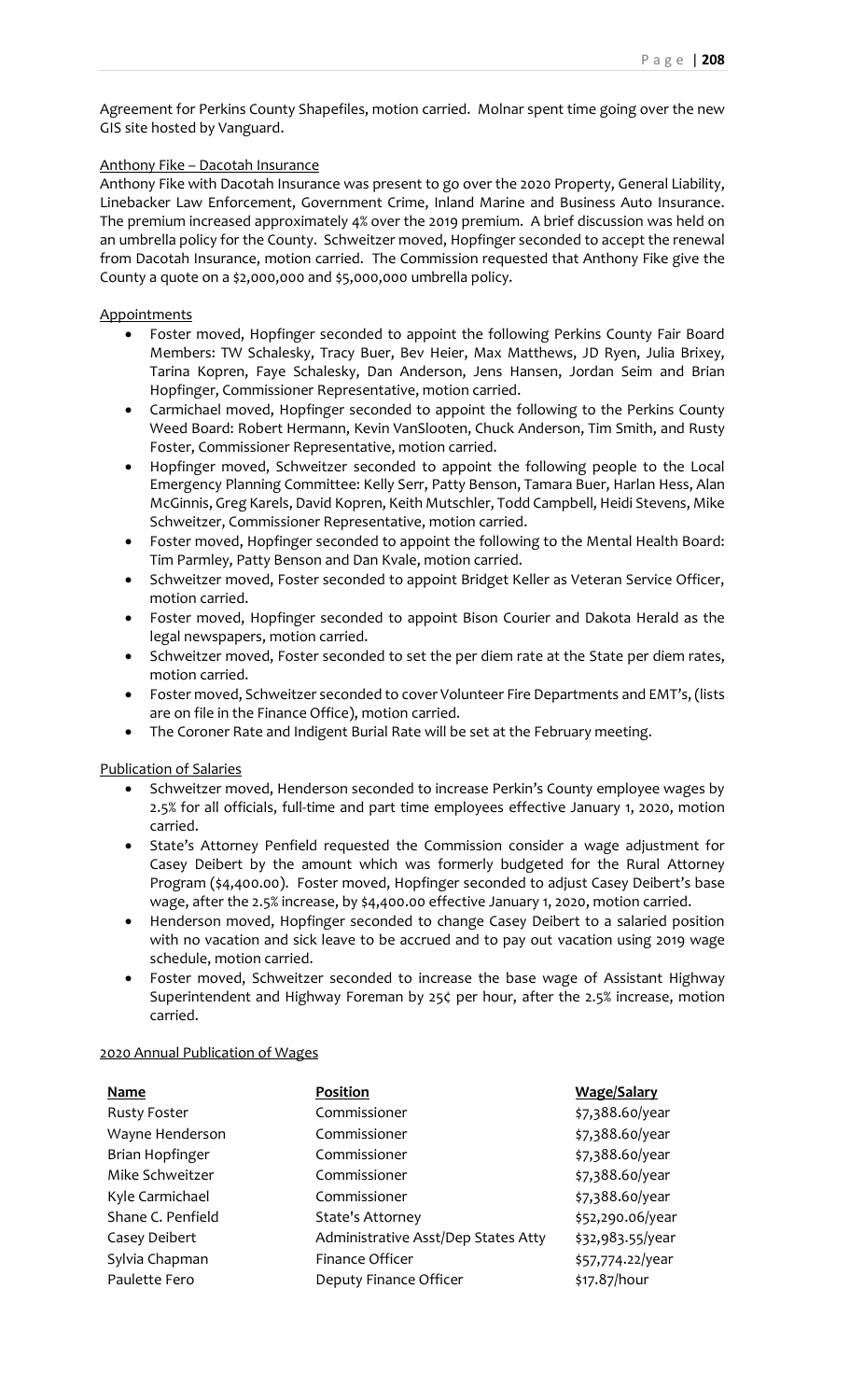Paula Kopren **Deputy Finance Officer** \$17.10/hour Heidi Stevens **Register of Deeds** \$45,627.78/year Amanda Larson Deputy Register of Deeds \$16.20/hour Corina Molnar **Director of Equalization** \$46,326.70/year Katherine Helms **Appraiser** Appraiser **Alleman Appraiser** 615.90/hour Kelly Serr Sheriff \$60,504.00/year Christopher Goldsmith Chief Deputy Sheriff  $\frac{1}{47,372.20}{year}$ William B. Johnson III Deputy Sheriff **Example 20.95/hour** Greg Karels **State Community** Sheriff **State State State State State State State State State State State State State State State State State State State State State State State State State State State State State State Sta** Matthew Giesler **19.30** Deputy Sheriff **19.30** Post 219.30/hour Matthew Kindsvogel **Deputy Sheriff Bullet Accord Example 2018** \$19.20/hour Ryan Serr **Deputy Sheriff** \$19.00/hour Tamara Buer **Administrative Deputy** \$18.40/hour Kirby Chapman **Part-time Deputy Sheriff** \$19.00/hour Renita VanVactor Custodian 6 Custodian 529,036.80/year Custodian fill-in **Custodian Custodian Custodian** \$11.02/hour Jill Olson CHN Administrative Assistant \$15.23/hour Rebbecca Miller **4-H** Coordinator **11-11** \$15.99/hour Bridget Keller **Veteran Service Officer** 14.54/hour Loyson Carda **Meed Supervisor** \$1000/month Lincoln Shuck **Highway Superintendent** \$56,375.00/year Cody Green **Asst Highway Superintendent** \$18.76/hour Christopher Grimes Highway Foreman \$18.56/hour Patricia Crow **Highway Administrative Assistant** \$18.76/hour Jeff VanVactor Highway Maintenance \$20.78/hour Joe Green **Highway Maintenance** \$20.37/hour Daroll Aukland **Highway Maintenance** \$18.71/hour Matthew Chandler **Highway Maintenance** \$18.51/hour Matthew Drake Butsavage Highway Maintenance 518.41/hour Rick Stevens **Highway Maintenance** \$18.41/hour James W Seim **Highway Maintenance** \$18.01/hour Jailer **Certified** Certified **313.57/hour** Jailer **Non-Certified 12.51/hour Non-Certified** \$12.51/hour 4-H Promotion & Expansion Board Members **\$35.00**/meeting Comprehensive Planning Board Members **1988** 550.00/meeting Weed & Pest **Board Chairman** \$125.00/meeting Weed & Pest **Board Members Board Members** \$100.00/meeting

## Election Worker Compensation

Carmichael moved, Hopfinger seconded to set the following Election Worker Compensation for the 2020 Primary and General Election: Precinct Superintendent - \$150.00 plus mileage, Precinct Clerks - \$130.00 plus mileage, ballot transportation \$25.00 plus mileage, Ballot Tabulators \$10.00 per hour plus mileage, \$25.00 plus mileage for each Election School attended, motion carried.

#### JJ Hoft – Stairlift

JJ Hoft from Access Elevator and Lifts Inc. in Sioux Falls, SD was present to discuss replacement of the Perkins County Courthouse chairlift. Hoft will do further research and get back the Commission on recommendations.

#### Brenda Moore – EnergieKontor

Brenda Moore, EnergieKontor, presented information to the Commission concerning EnergieKontor's acquisition of easements in Western Perkins County for the Bison Prairie Wind Project. The easements are located on South Dakota School and Public lands, formerly known as "The Quaal Ranch". They will also be reaching out to landowners adjacent to the property. Moore wished to give the Commission an opportunity to ask questions about the project.

#### Current Connection Contract

Henderson moved, Schweitzer seconded to approve the contract with Current Connection for Consulting and Managed Services with Perkins County, motion carried.